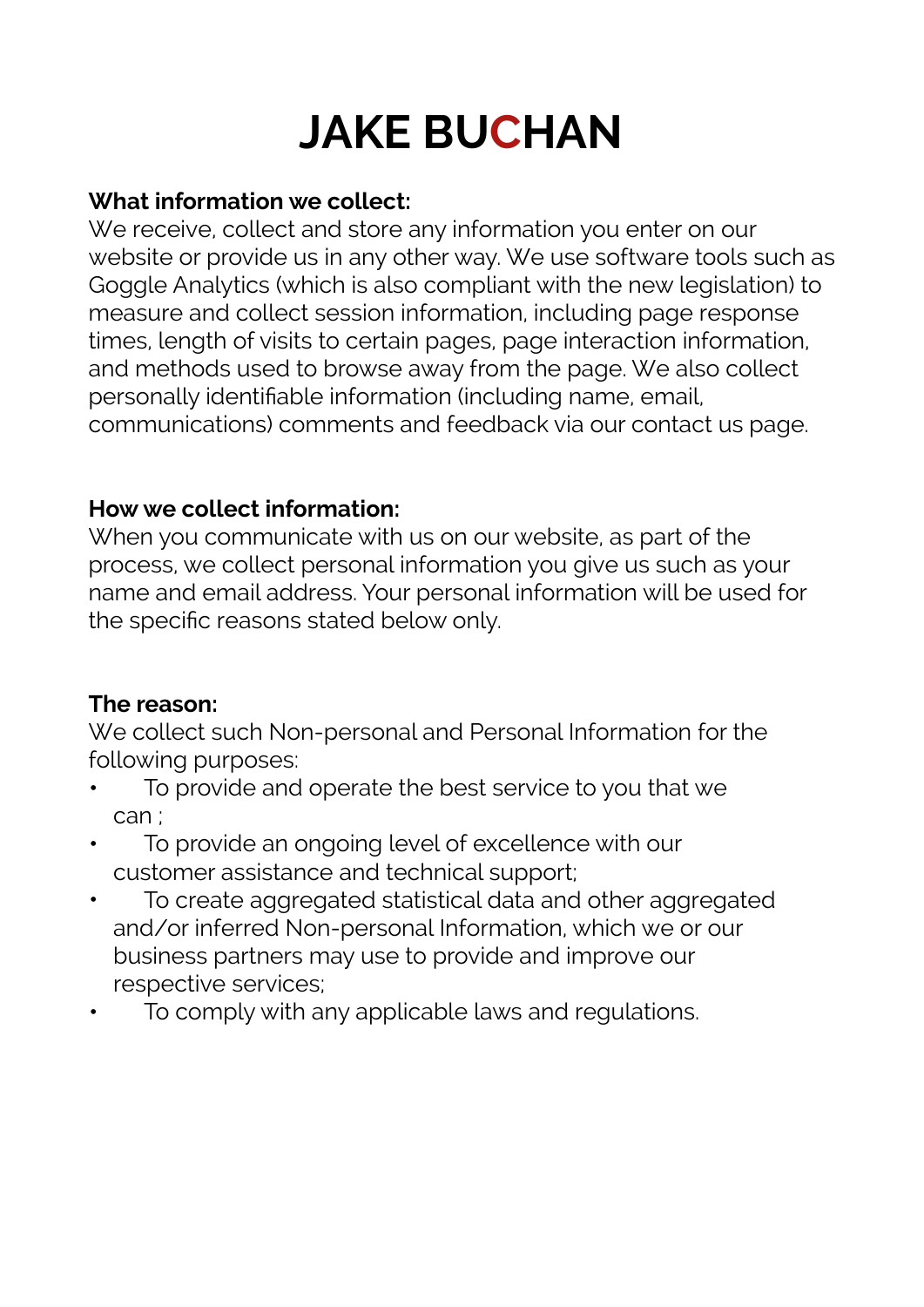# **How we store, use, share and disclose your site visitors' personal information?**

Jake Buchan is hosted on the Wix.com platform. Wix.com provides us with the online platform that allows us to provide and market our services to you. Your data may be stored through Wix.com's data storage, databases and the general Wix.com applications. They store your data on secure servers behind a firewall.

Any information received via our contact us page on the website is stored via Wix logging system and deleted after 31 days unless further communication has been made.

#### **How we communicate with your site visitors?**

if you are an agreed /current client of Jake Buchan We may contact you to notify you regarding your account, to troubleshoot problems with your account, to resolve a dispute, to collect fees or monies owed, to poll your opinions through surveys or questionnaires, to send updates about our company, or as otherwise necessary to contact you to enforce our User Agreement, applicable national laws, and any agreement we may have with you. For these purposes we may contact you via email, telephone, text messages, and postal mail.

#### **How we use cookies and other tracking tools?**

We collect Device Information using the following technologies: - "Cookies" are data files that are placed on your device or computer and often include an anonymous unique identifier. For more information about cookies, and how to disable cookies, visit [http://](https://l.facebook.com/l.php?u=http%3A%2F%2Fwww.allaboutcookies.org%2F&h=ATPCsHh-VtATsVA-acv8c-UQTSNdRXJNs2E4FPhCbZIh0xuIhp2OVWqt0chBmN-ECgnrHa-rscOrf-efaYaRRBnFRl8_1ab6DZTSTj-mfKKbb90uqQn-CFvW) [www.allaboutcookies.org](https://l.facebook.com/l.php?u=http%3A%2F%2Fwww.allaboutcookies.org%2F&h=ATPCsHh-VtATsVA-acv8c-UQTSNdRXJNs2E4FPhCbZIh0xuIhp2OVWqt0chBmN-ECgnrHa-rscOrf-efaYaRRBnFRl8_1ab6DZTSTj-mfKKbb90uqQn-CFvW).

Jake Buchan uses the services of Goggle Analytics which tracks personal information through the use of cookies, for details on Goggles Privacy policy and data storage please see their privacy policy [https://policies.google.com/privacy](https://l.facebook.com/l.php?u=https%3A%2F%2Fpolicies.google.com%2Fprivacy&h=ATPCsHh-VtATsVA-acv8c-UQTSNdRXJNs2E4FPhCbZIh0xuIhp2OVWqt0chBmN-ECgnrHa-rscOrf-efaYaRRBnFRl8_1ab6DZTSTj-mfKKbb90uqQn-CFvW)